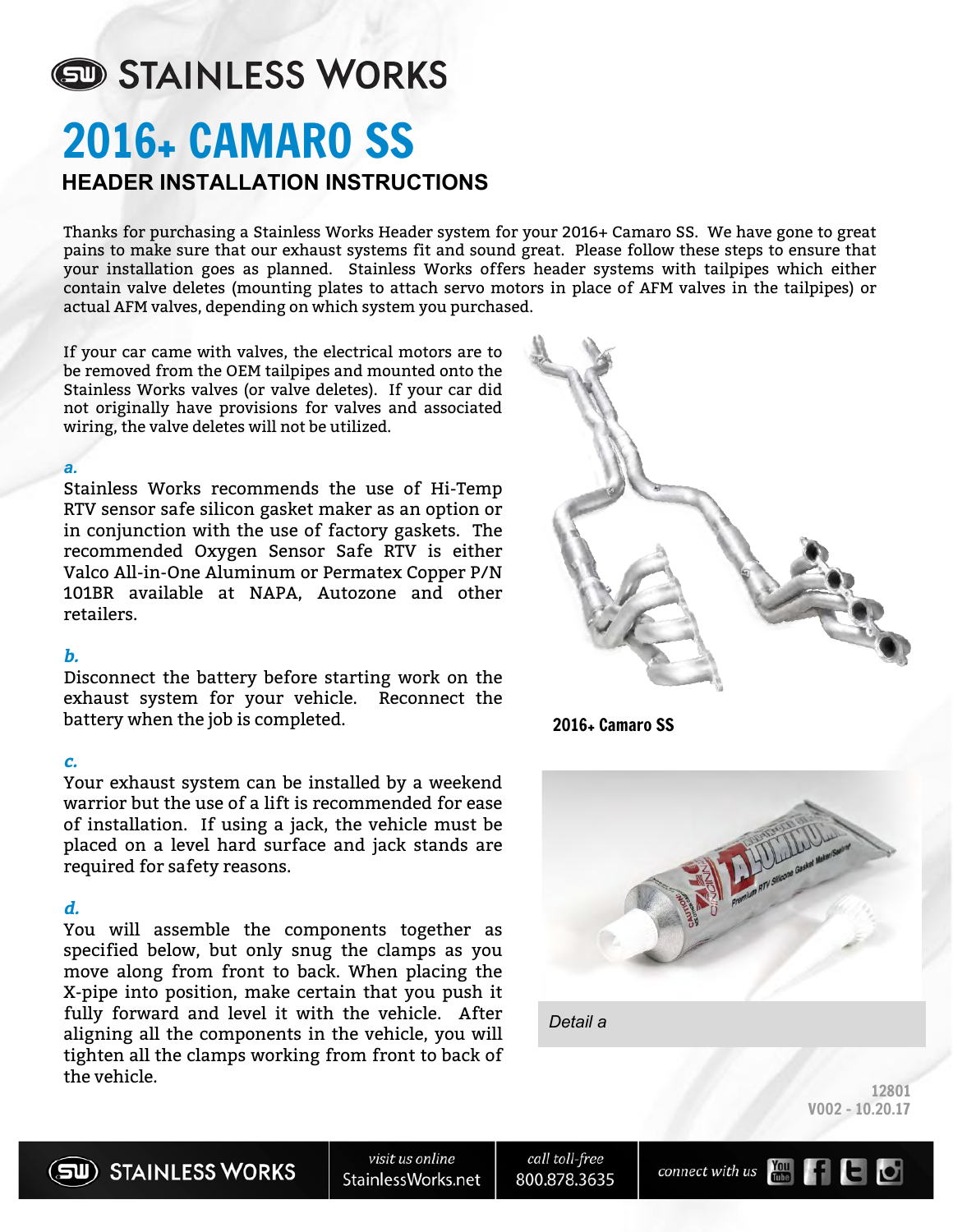### **DISASSEMBLY PAGE 2**

#### **1.**

Remove (2) 10mm nuts from right side 2-bolt flange after the primary catalytic converter and loosen the clamp on left side of the OEM exhaust system.

#### **2.**

Disconnect the exhaust valve electrical connectors (if there are any) in the tailpipes and tips.

#### **3.**

Disconnect and remove all (4) O2 sensors.

#### **4.**

Remove the exhaust from the rubber hangers. Remove (4) 10mm nuts, (2) per side, from the hanger to the car.

#### **5.**

Remove (5) 8mm bolts from the cross brace in the middle of the car.

#### **6.**

Remove exhaust from car.

#### **7.**

Remove (2) 8mm nuts and (2) 8mm bolts from the catalytic converter to the transmission bracket and remove.

#### **8.**

Remove (8) 10mm nuts (4 per side) from the catalytic converters to the manifolds and remove the catalytic converter pipes.

#### **9.**

Remove (4) 6mm bolts, (2) screws and (1) push clip from front the plastic valance to the aluminum sub frame under the engine. ZL1 models will have (13) screws and (6) 6mm bolts with (1) push clip.



2016+ CAMARO SS

**HEADER INSTALLATION INSTRUCTIONS**

*Detail 7*



*Detail 9*





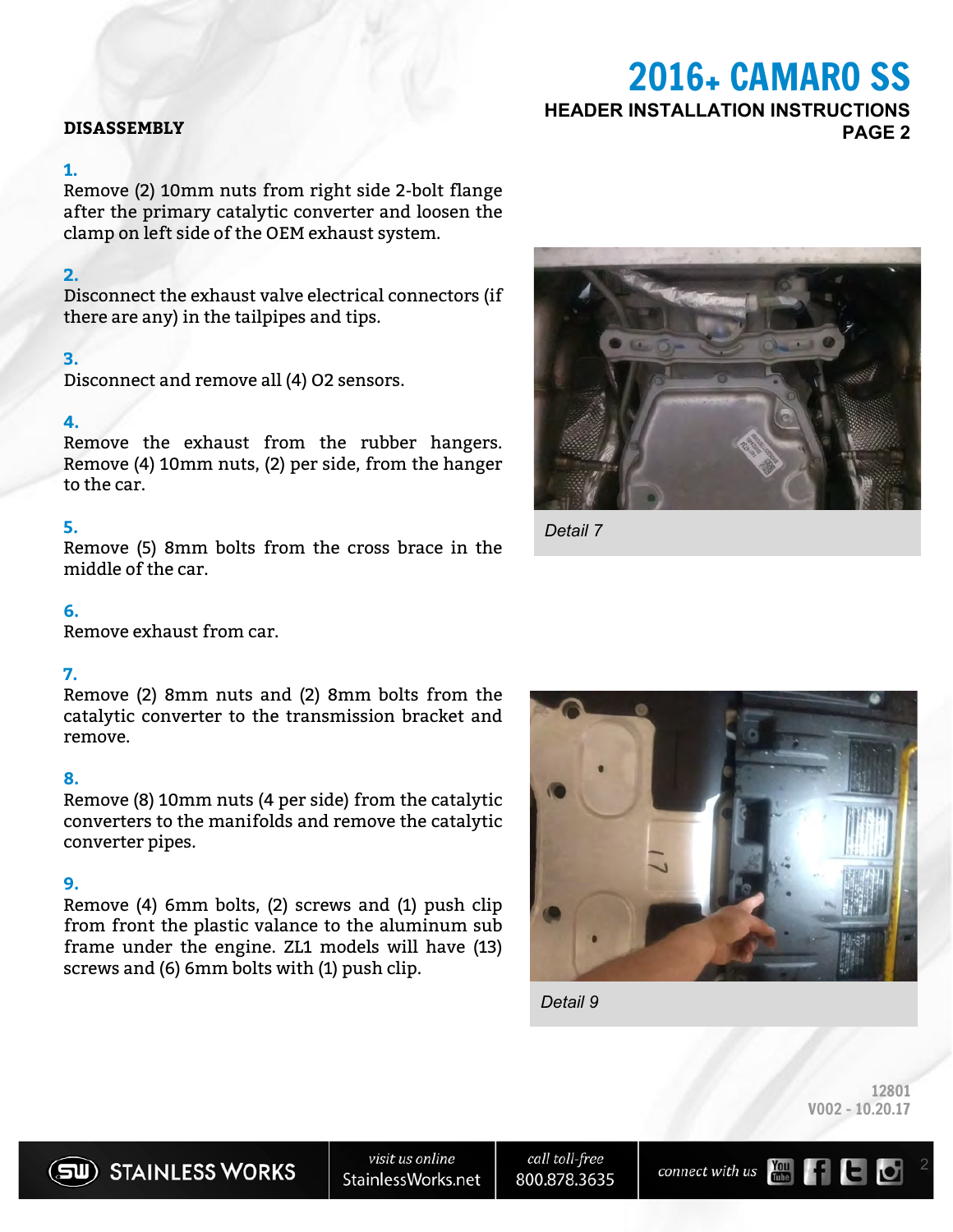#### **10.**

Remove right and left splash shields (3) 6mm bolts, (2) screws and (1) push clip from each side and remove the shields.

#### **11.**

Remove (12) 10mm bolts and (2) 10mm nuts from the aluminum sub frame and remove it. It needs to be lower in the rear so it will actually unhook from the tab on the front.

#### **12.**

Mark steering shaft and remove (2) 8mm bolts from the steering shaft and remove it. Marking the shaft will assure that it is reinstalled the exact same way.

#### **13.**

Unplug the mass air flow sensor, loosen the hose clamp on the air inlet tube and remove the air box (it will just pop out of the grommets in the body).

#### **14.**

Unbolt (1) 6mm nut from coolant overflow tank. Either drain the tank or pinch off the hoses and disconnect and remove the overflow tank.

#### **15.**

On the passenger side, remove the plastic cover on the engine that says "CAMARO" (not on ZL1 models).

#### **16.**

Disconnect the valve cover vent hose by pushing in the gray release and gently pulling up on the hose.

#### **17.**

Unbolt (2) screws from the passenger side coil cover and remove.

#### **18.**

Remove spark plug wires and the plugs.

#### **19.**

Remove (6) 6mm bolts from the driver side manifold heat shields and remove.

#### **20.**

Remove (5) 6mm bolts from the passenger side manifold.

**HEADER INSTALLATION INSTRUCTIONS**

2016+ CAMARO SS

**PAGE 3**





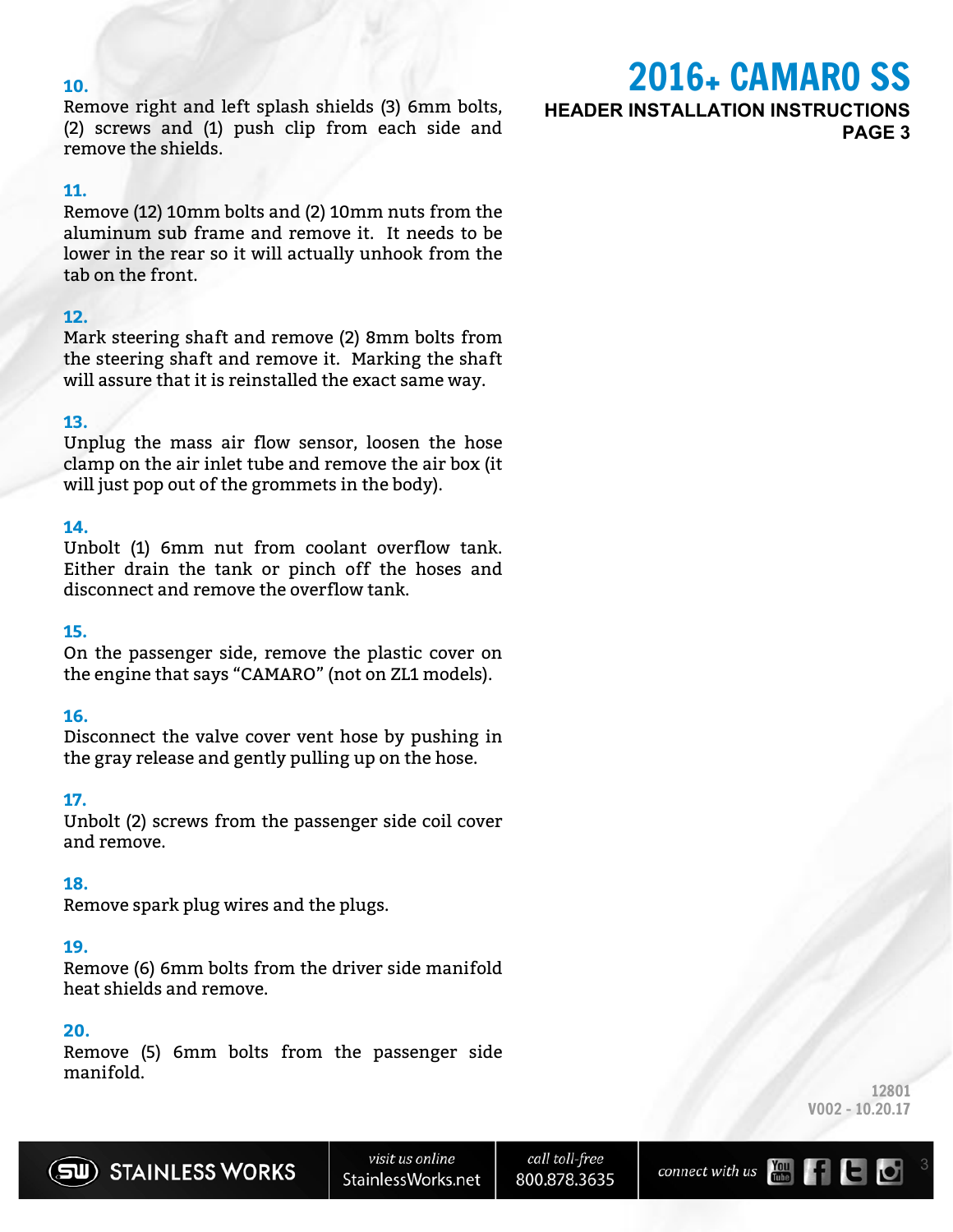# 2016+ CAMARO SS **HEADER INSTALLATION INSTRUCTIONS PAGE 4**

#### **21.**

Remove (5) 8mm bolts from driver side manifold and remove the manifold and lower it out of engine bay.

#### **22.**

Unbolt (1) 6mm bolt for the dipstick tube (Dipstick tube needs to be removed with manifold.)

#### **23.**

Remove (5) 8mm bolts from the passenger side manifold and remove the dipstick tube and the manifold. The manifold comes out of the top of the engine bay.

#### **24.**

Install 12" long driver side front O2 extension at this time, P/N 105652 into the collector O2 wiring.

#### **25.**

Support engine and remove the loom clamp (1) 6mm bolt from the passenger side engine mount.

#### **26.**

Remove (5) 10mm bolts from passenger side engine mount. (3 Bolts hold it to engine and (2) bolts hold it to the frame).

#### **27.**

Raise the engine and remove the mount. It will take some bit of manipulation to get it out.



*Detail 25*



*Detail 26*

12801 V002 - 10.20.17

SU) STAINLESS WORKS

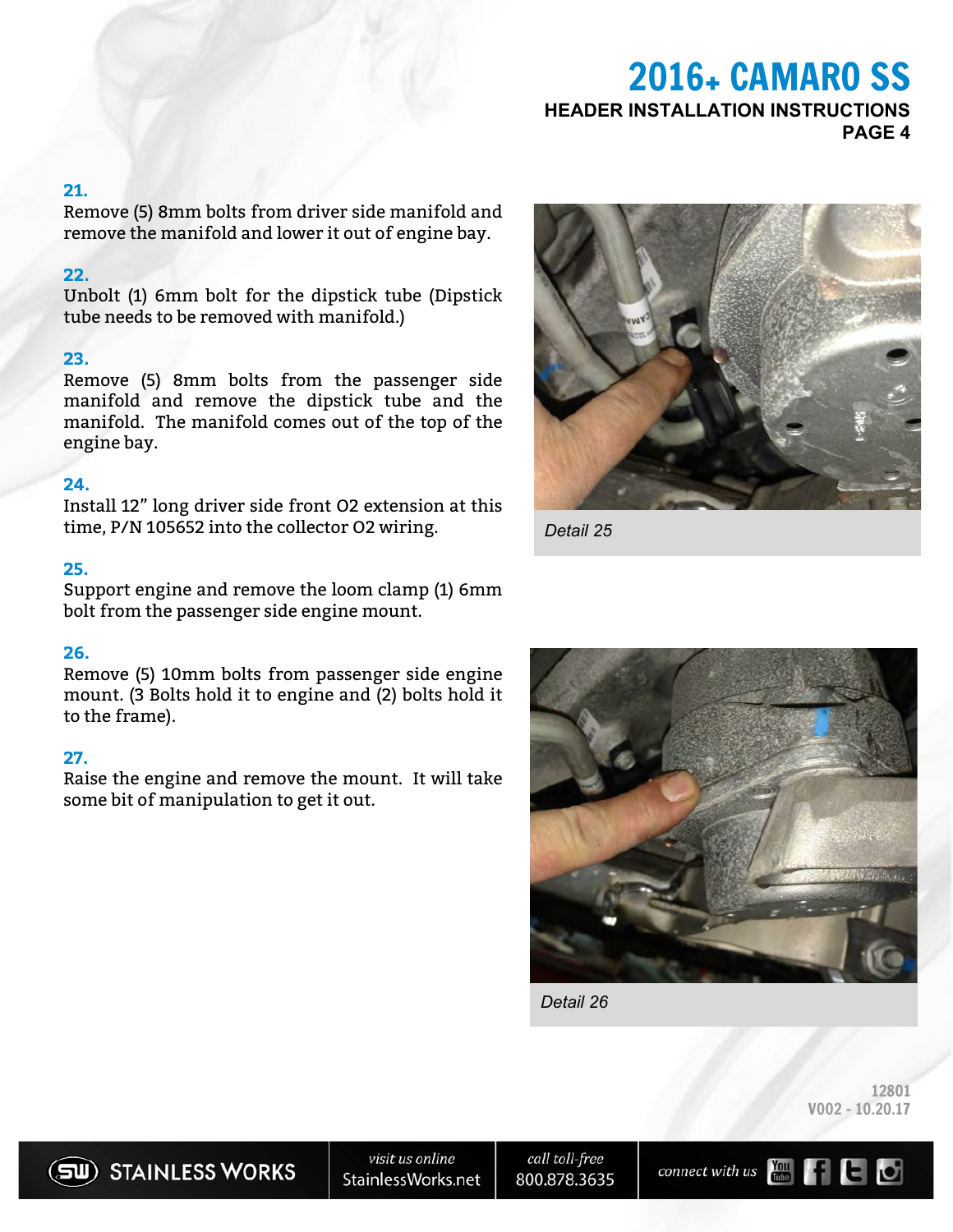### **ASSEMBLY PAGE 5**

#### **28.**

Run a small bead  $(3/16" - 1/4"$  dia.) around the exhaust ports and install the headers from bottom using 8 mm bolts supplies (5) per side, and tighten to OEM specs.

#### **29.**

Reinstall the dipstick tube.

#### **30.**

Reinstall the engine mount and lower the engine.

#### **31.**

Reinstall all other components removed at this time. For the middle cross brace,  $(5)$   $\frac{1}{4}$ " thick SS spacers are supplied if needed to assure adequate clearance to the larger exhaust.

#### **32.**

Install the 24" long rear O2 extensions to both sides, P/N 105653.

#### **33.**

Install the catalytic converters or off road pipes onto the header collectors using (2) 3" clamps.

#### **34.**

Install the lead pipes onto the catalytic converters or off road pipes using (2) 3" clamps.

#### **35.**

Reinstall the (4) O2 sensors and secure the wires out of the way of the exhaust.

#### **36.**

Install the X-pipe using (2) 3" clamps. Push it all the way forward and make it level in the tunnel.



2016+ CAMARO SS

**HEADER INSTALLATION INSTRUCTIONS**

*Detail 34*



*Detail 36*

12801 V002 - 10.20.17



call toll-free 800.878.3635

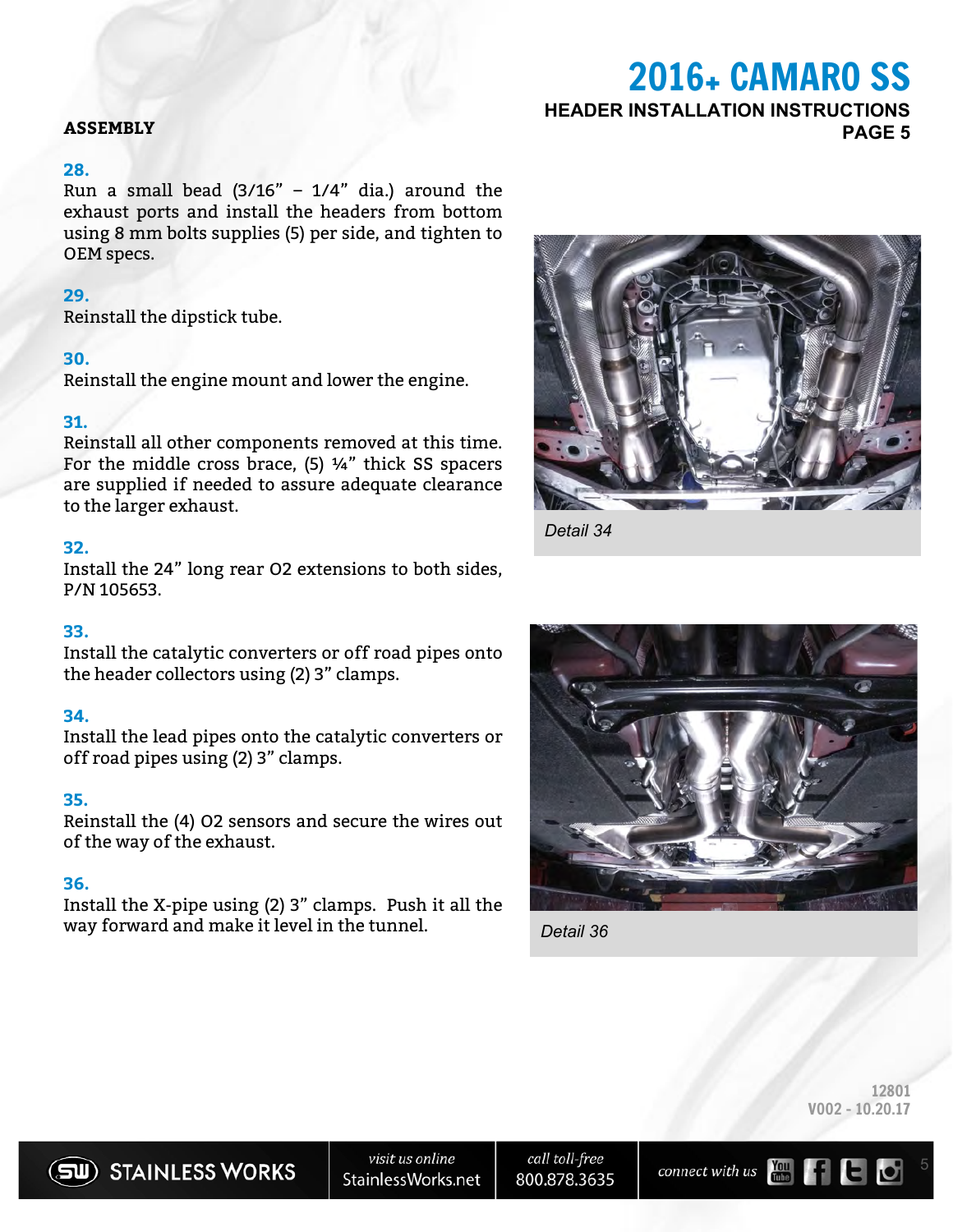# 2016+ CAMARO SS **HEADER INSTALLATION INSTRUCTIONS PAGE 6**

#### **37.**

Install tailpipes using (2) 3" clamps and reinstall valve electrical motors (if provided on the car originally) onto the valves (or valve deletes). When purchasing a Stainless Works system with valve deletes on a car originally having valves, the electrical motors need to be bolted on the new exhaust system so they are grounded and do not throw a Check Engine Light (CEL).

#### **38.**

To connect the valve wires back up to the electrical motors, the wires must be extended by removing them from the looms holding them to the chassis.

#### **39.**

If connecting to the factory muffler you must use the 6" long tube adaptors (included) and (2) 3" clamps and (2) 2-3/4" clamps. If connecting up to a Performance Connect Stainless Works axleback, the adapters and 2-3/4" dia. clamps are not needed.

#### **40.**

#### **IF USING THE FACTORY MUFFLER:**

On the floor measure and mark the factory exhaust pipes 9" forward of the muffler.

#### **41.**

#### **IF USING THE FACTORY MUFFLER:**

Deburr the cut tubes on the muffler assemblies and reinstall the muffler. The inlets may have to be rounded up with a table vice or large vice grip to allow them to slip into the tailpipes.

#### **42.**

If connecting to the Stainless Works Performance Connect mufflers, no adaptors are used and you shall simply install the mufflers using (2) 3" clamps. (See Axleback Installation Instructions.)



*Detail 40*



*Detail 41*

12801 V002 - 10.20.17



call toll-free 800.878.3635